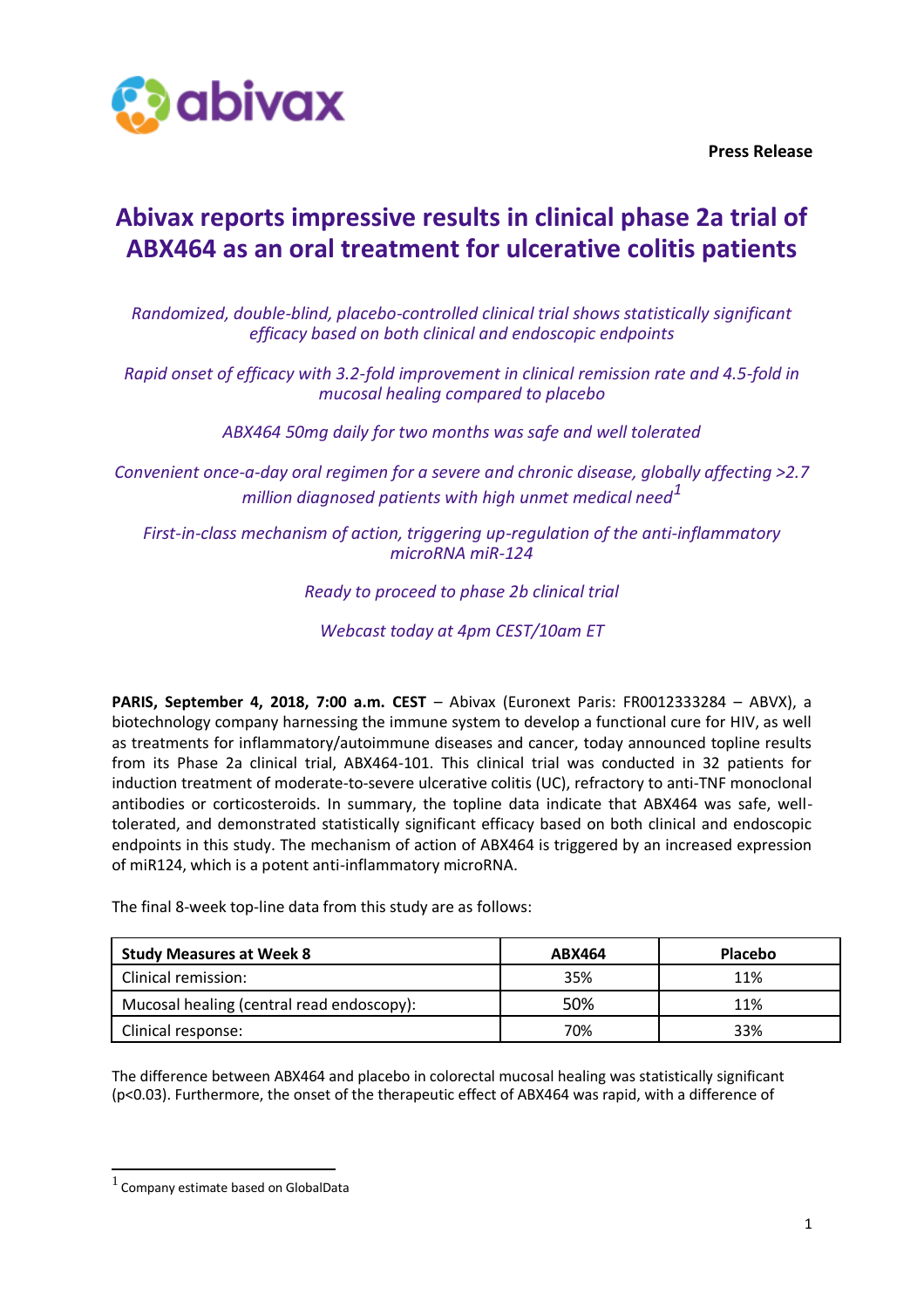

the reduction of the partial Mayo score<sup>2</sup> between ABX464 and placebo being observed at the first assessment following treatment for two weeks, which became significant (p<0.02) at eight weeks (likelihood ratio CHI-square test). Similarly, the difference of the reduction of the total Mayo score<sup>3</sup> after eight weeks was statistically significant (p<0.03).

Calprotectin, the best studied biomarker in ulceratice colitis, was markedly reduced (4.4-fold) in patients who received ABX464 in comparison to placebo (1.6-fold) after 4 weeks of treatment.

**Prof. Dr. Severine Vermeire, M.D**., Head of the IBD center at the University Hospitals Leuven, Belgium, former President of the European Crohn's and Colitis Organization and Principal Investigator of the study, said: *"Even with the introduction of biologic treatments in recent years, there is still a large unmet medical need in ulcerative colitis, as too many patients do not respond or stop responding to treatment. This well-conducted clinical study provides evidence of a robust and consistent efficacy signal of ABX464 across all clinical and endoscopic endpoints as well as on biomarkers evaluated. These results are very promising and we fully endorse the further development of this exciting new oral compound both in ulcerative colitis as well as in other inflammatory diseases including Crohn's disease."*

ABX464-101 was a randomized, double-blind, placebo-controlled Phase 2a study evaluating the safety and efficacy of ABX464 50mg given orally once-daily for two months in subjects with moderate-to-severe active ulcerative colitis who have failed on immunomodulators, anti-TNFα, vedolizumab and/or corticosteroids. This clinical study was conducted in 15 centers in six European countries: Belgium, France, Germany, Austria, Hungary and Poland. Twenty-nine of the 32 recruited patients, randomized 2:1 to receive ABX464 as a once daily oral tablet or placebo, have completed the study per protocol, which employed state-of-the art technologies for monitoring potential treatment effects, including numerical recording of the colonoscopies with centralized reading.

As observed in the other studies with ABX464, the product candidate was considered to be safe and well tolerated in ABX464-101. No severe adverse events attributed to ABX464 were reported in the trial.

The full clinical trial data will be presented at upcoming international scientific conferences, as well as submitted for publication in a leading medical scientific journal.

In four countries, patients who completed the ABX464-101 study had the option to roll over into study ABX464-102, a 12-month open-label follow-up study. 22 patients were enrolled in this maintenance study. Similar to the induction study ABX464-101, ABX464 was safe and well tolerated to date in this ongoing study. A further analysis of interim data from ABX464-102 is scheduled and will be reported in the coming months.

**Dr. Jean-Marc Steens, M.D.,** Chief Medical Officer of Abivax said: "*These results have exceeded our expectations given the statistically significant, strong efficacy already observed in this phase 2a study, in patients refractory to available therapies including anti-TNF monoclonal antibodies. They validate our hypothesis that ABX464 novel mechanism of action would result in potent anti-inflammatory properties in patients. Like other chronic inflammatory diseases, ulcerative colitis is a debilitating disease that greatly affects patients' quality of life and warrants expensive innovative therapies. We*

 $2$  The partial Mayo Score is composed of stool frequency, rectal bleedings and the physician's

global assessment.of disease severity.

The total Mayo score is composed of the 3 parameters listed above, plus mucosal appearance at endoscopy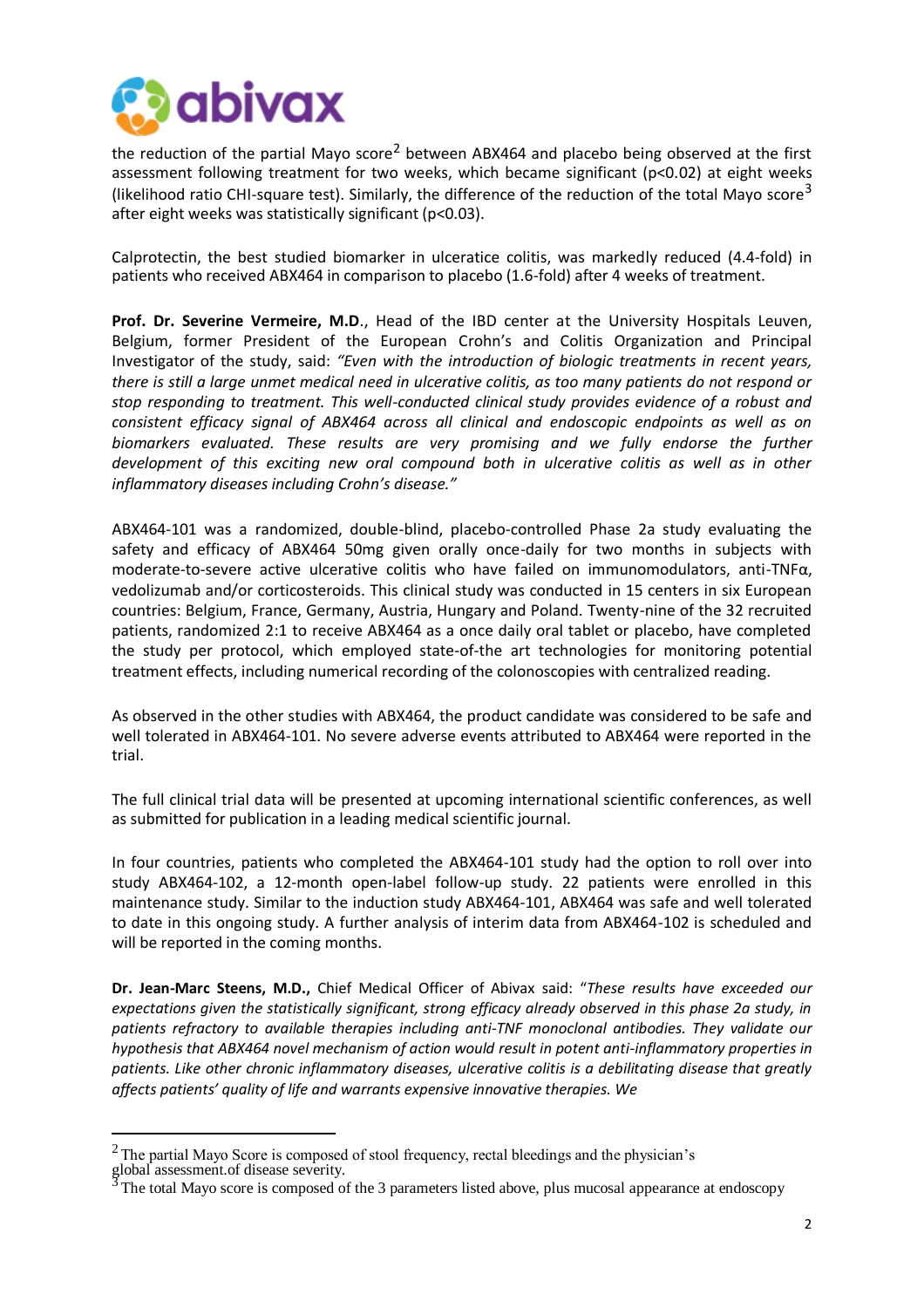

*look forward to developing and potentially market ABX464 as a well-tolerated oral treatment for this large patient population.*

Ulcerative colitis is a debilitating inflammatory bowel disease in adults and children, with limited therapeutic management options for many patients. It is estimated that close to 1 million patients with ulcerative colitis live in the United States, 650.000 in the EU and >2.7 million globally. Pharmaceutical sales for this disease in the major global markets<sup>4</sup> are estimated to be around \$5.5 billion in 2017. For IBD (inflammatory bowel disease), which includes both ulcerative colitis and Crohn's disease, the sales in the major global markets are estimated to be around \$ 15 Billion for the same period. The financial potential of treatments in the anti-inflammatory space are exemplified by anti-TNF monoclonal antibodies (Humira, Remicade, Simponi) with estimated global annual sales of  $>$  \$30 billion, including at least \$2.5 billion for ulcerative colitis $^5$ .

*"These impressive clinical trial data are indicative of the potential for ABX464's unique mechanism of action to safely and effectively bring substantial clinical benefit to patients who are not adequately helped by currently available therapeutics and are struggling from the devastating consequences of this inflammatory disease,"* said **Prof. Dr. Hartmut Ehrlich, M.D., Chief Executive Officer at Abivax**. *"Based on these exciting results, Abivax will initiate, without delay, a phase 2b dose-ranging study in Europe, with potential input from US KOLs and FDA on study design. Furthermore, these data strongly encourage us to pursue phase 2 clinical trials in other inflammatory indications including Crohn's disease."*

A detailed presentation of these top line results will be run by the Management of ABIVAX during a conference call from 4 to 5 p.m. CEST/10 to 11 am ET on Tuesday, September  $4<sup>th</sup>$ , 2018 (phone number table appended).

# **About ABX464**

Inflammation is a cornerstone of inflammatory bowel disease (IBD), more specifically in ulcerative colitis and Crohn's disease. When evaluated in a mouse model of IBD, ABX464 demonstrated a long-lasting effect in preventing the typical symptoms of inflammatory colitis, including histological improvements<sup>6</sup>. A ten-fold increase of miR124, a micro-RNA with potent anti-inflammatory properties in peripheral blood mononuclear cells (PBMCs) was observed. ABX464 was shown to target the cap binding complex (CBC), which is a novel mechanism of action for anti-inflammatory drugs. By ABX464 binding to the CBC, it reinforces the biological functions of this complex in cellular RNA biogenesis including splicing. Therefore, the molecule acts inside injured immune cells to preserve the integrity of newly synthesized RNA. ABX464 enhanced the expression and splicing of a single long non coding RNA to generate the anti-inflammatory miR-124. This work was conducted by the cooperative laboratory between Abivax and the CNRS (Centre National de Recherche Scientifique) in Montpellier, France, headed by Prof. Jamal Tazi.

 $^4$  US, Germany, France, Uk, Spain, Italy, Japan

<sup>5</sup> Source: Global Data (2017)

<sup>6</sup> K Chebli et al., The Anti-HIV Candidate ABX464 Dampens Intestinal Inflammation by Triggering Il-22 Production in Activated Macrophages. Nature Scientific Reports 2017, DOI:10.1038/s41598-017-04071-3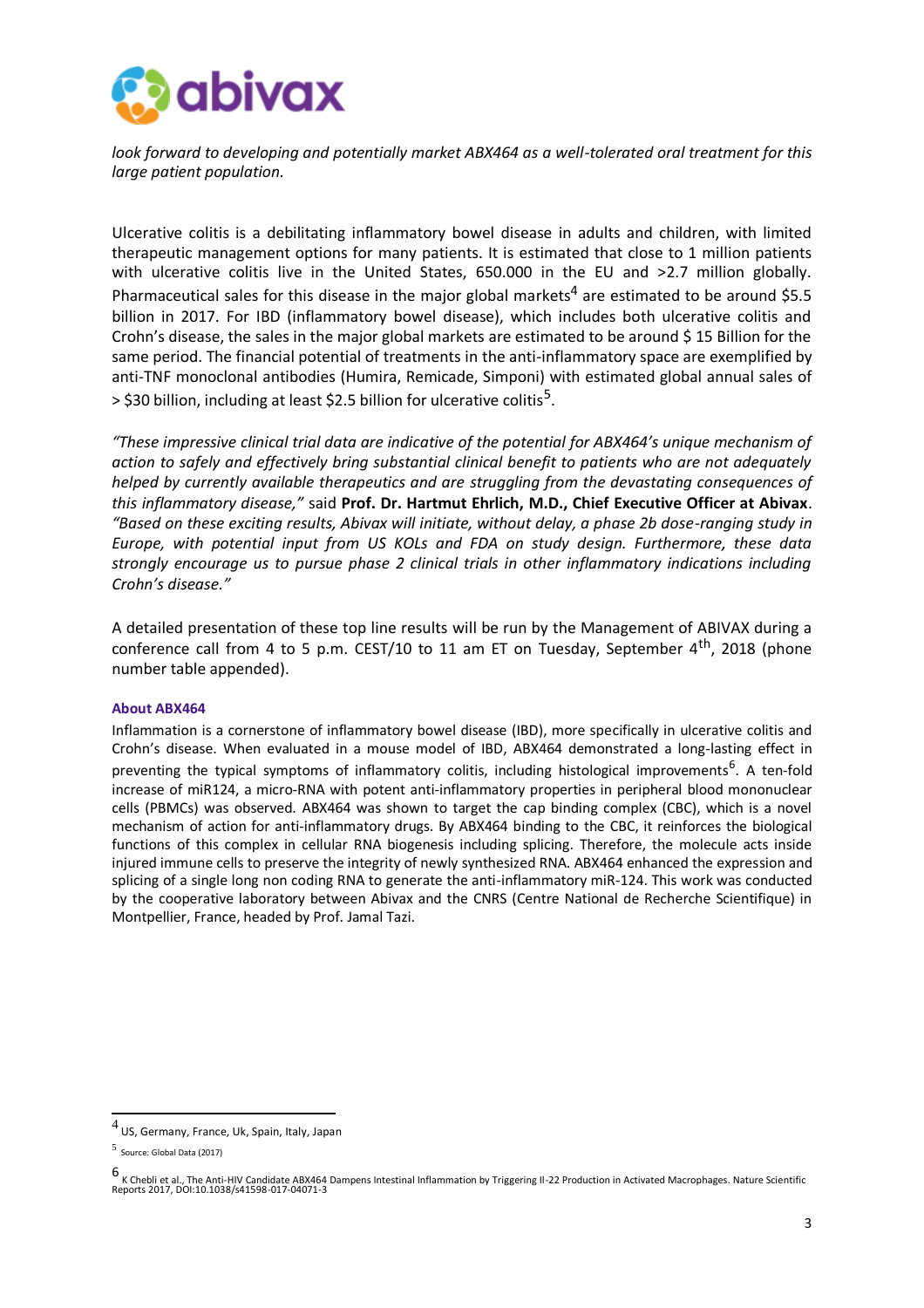

#### **WEBCAST PRESENTATION**

Abivax senior management will host a webcast and teleconference today at 4:00 pm CET (Paris time) / 10am ET (NYC time), to discuss these clinical results and address questions.

Attendees can participate using the following coordinates:

Confirmation code : 1766735

| Country                 | Phone                |
|-------------------------|----------------------|
| France                  | 0805 101 278         |
| Belgium                 | 0800 38625           |
| Belgium, Brussels       | +32 (0)2 400 6926    |
| China                   | 400 120 8590         |
| France, Paris           | +33 (0)1 76 77 22 57 |
| Germany                 | 0800 101 1732        |
| Germany, Frankfurt      | +49 (0)69 2222 2018  |
| Hong Kong, Hong Kong    | +852 3018 4588       |
| Japan                   | 0120 705 126         |
| Japan, Tokyo            | +81 (0)3 4563 0405   |
| <b>Netherlands</b>      | 0800 265 9169        |
| Netherlands, Amsterdam  | +31 (0)20 703 8261   |
| United Kingdom          | 0800 279 7204        |
| United Kingdom, Local   | +44 (0)330 336 9411  |
| United States, Brooklyn | +1 929-477-0448      |
| United States/Canada    | 888-254-3590         |

To access the presentation[: https://edge.media-server.com/m6/p/w9fv6njz](https://edge.media-server.com/m6/p/w9fv6njz)

The UK local number +**44 330 336 9411** should be used as International Dial in number

# **About ABIVAX [\(www.abivax.com\)](http://www.abivax.com/)**

ABIVAX is mobilizing the body's natural immune machinery to treat patients with viral infections, autoimmune diseases and cancer. A clinical-stage company, ABIVAX leverages its antiviral and immune enhancing platforms to optimize candidates to cure HIV and treat inflammatory bowel diseases, as well as liver cancer. ABIVAX is listed on Euronext compartment B (ISIN: FR0012333284 – Mnémo: ABVX). More information on the company is available at www.abivax.com/en. Follow us on Twitter @ABIVAX\_

## **Contacts**

**Abivax** Didier Blondel Chief Financial Officer [didier.blondel@abivax.com](mailto:didier.blondel@abivax.com) +33 1 53 83 08 41

**Media (EU) Investors** Aurore Gangloff / Caroline Carmagnol Chris Maggos<br>abivax@alizerp.com chris@lifescia +33 1 44 54 36 66 +41 79 367 6254

**Media (US) LifeSci Public Relations** Mike Tattory [Mtattory@lifescipublicrelations.com](mailto:Mtattory@lifescipublicrelations.com) +1 (646) 571-4362

**LifeSci Advisors** [chris@lifesciadvisors.com](mailto:chris@lifesciadvisors.com)

#### **DISCLAIMER**

This press release contains forward-looking statements, forecasts and estimates with respect to certain of the